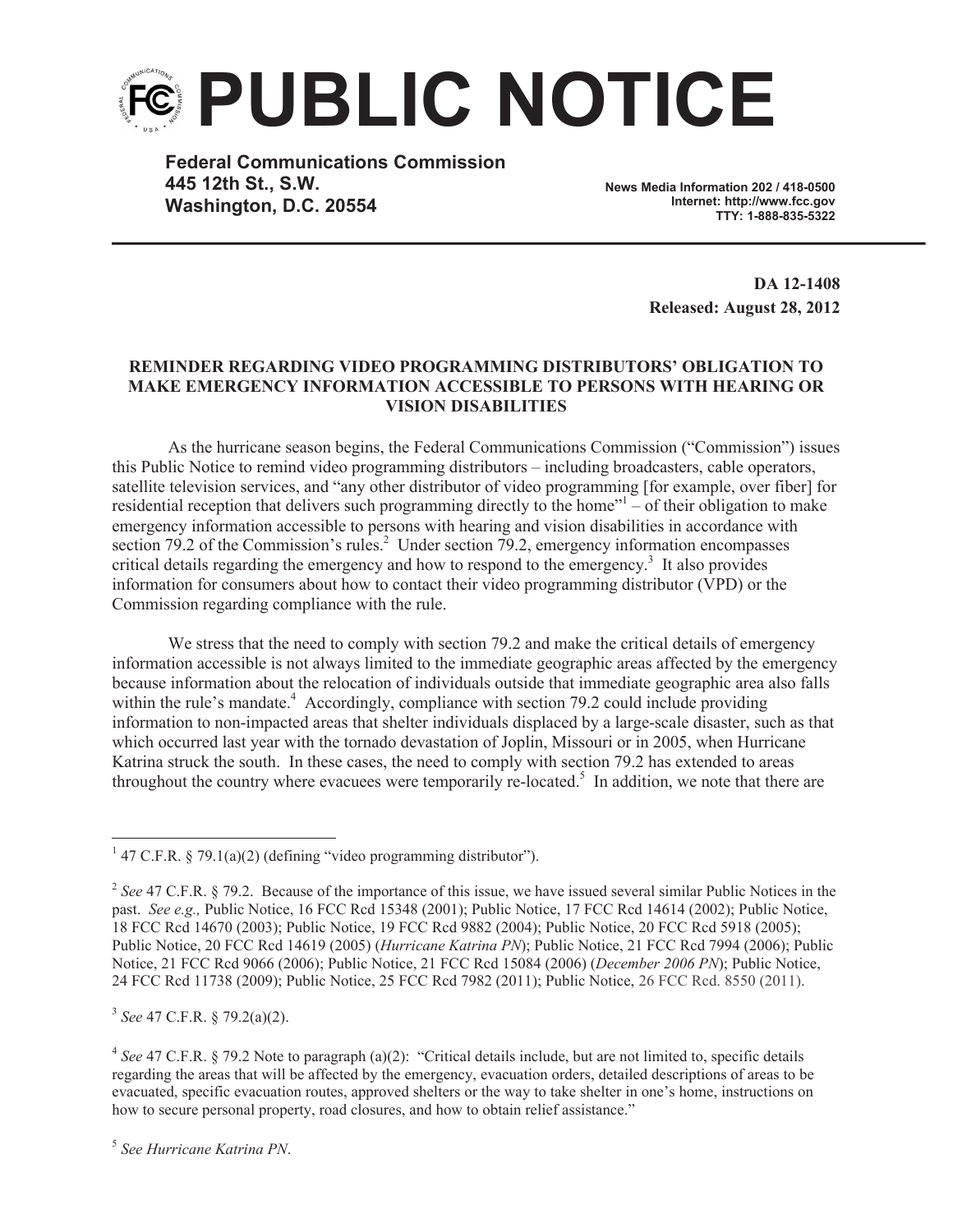times when the airing of emergency information pertaining to a matter of national importance will also be of local concern, and therefore should be made accessible.

All VPDs that air emergency information are required to make this information accessible. There are no exemptions to section 79.2. In addition, each local broadcast licensee is responsible for complying with section 79.2 regardless of the technology used to deliver its signal to consumers.

In the case of persons who are blind or visually impaired, emergency information that is provided in the video portion of a regularly scheduled newscast or a newscast that interrupts regular programming must be made accessible.<sup>6</sup> The Commission expects that, in accordance with existing regulations, VPDs will aurally describe the emergency information in the main audio as part of their ordinary operations; this is similar to providing "open" video description.<sup>7</sup> In addition, if the emergency information is being provided in the video portion of programming that is *not* a regularly scheduled newscast (*e.g*., the programmer provides the emergency information through "crawling" or "scrolling" during regular programming) or a newscast that interrupts regular programming, the information must be accompanied by an aural tone.<sup>8</sup> This tone is intended to alert persons with vision disabilities that the VPD is providing emergency information, and those persons, therefore, should tune to another source, such as a radio, for more information.<sup>9</sup> Repeating the aural tone at frequent intervals, or at least as often as the content of the crawl or scroll changes, is helpful to viewers reliant on these tones.

Emergency information also must be provided in a manner that is accessible to persons who are deaf or hard of hearing. Commission rules require that emergency information provided in the audio portion of the programming be made accessible using closed captioning *or* other methods of visual presentation, including open captioning, crawls or scrolls that appear on the screen.<sup>10</sup> Emergency

8 *See* 47 C.F.R. § 79.2(b)(1)(iii).

<sup>9</sup> We note that as part of its implementation of the CVAA, the Commission must identify methods to convey emergency information in a manner that is accessible to individuals who are blind or visually impaired and promulgate regulations that require video programming providers, distributors, and owners to convey such emergency information in an accessible manner to this population. CVAA § 202 (a), adding new Section 713(g) to the Act. In compliance with the CVAA and to obtain guidance on these methods, the Commission established the Video Programming Accessibility Advisory Committee (VPAAC). *See* Pub. L. No. 111-260 § 201(e)((2). The VPAAC submitted its report on this matter to the Commission in April 2012. Among other things, the VPAAC recommended that "[i]nformation about emergencies that pose imminent and serious threats to life or property . . . be conveyed audibly as well as visually for the benefit of people with visual disabilities." *Second Report of the Video Programming Accessibility Advisory Committee on the Twenty-First Century Communications and Video Accessibility Act of 2010*, Access to Emergency Information, at 10 (Apr. 9, 2012)**.** The CVAA directs the Commission to complete its rulemaking on this matter not later than one year after receiving the VPAAC report. CVAA § 202 (a).

<sup>10</sup> *See* 47 C.F.R. § 79.2(b)(1)(i); *December 2006 PN,* 21 FCC Rcd at 15086.

<sup>6</sup> *See* 47 C.F.R. § 79.2(b)(1)(ii).

<sup>7</sup> *See Implementation of Video Description of Video Programming*, MM Docket No. 99-339, Report and Order, 15 FCC Rcd 15230 at 15250, ¶49 (2000). Video description is the insertion of audio narrated descriptions of a television program's key visual elements into natural pauses in the program's dialogue. Twenty-First Century Communications and Video Accessibility Act (CVAA), Pub. L. No. 111-260, § 202(a), 124 Stat. 2751 (2010), amending § 713(h)(1) of the Communications Act of 1934, as amended (Act) *see also* Pub. L. 111-265, 124 Stat. 2795 (2010), making technical corrections to the CVAA.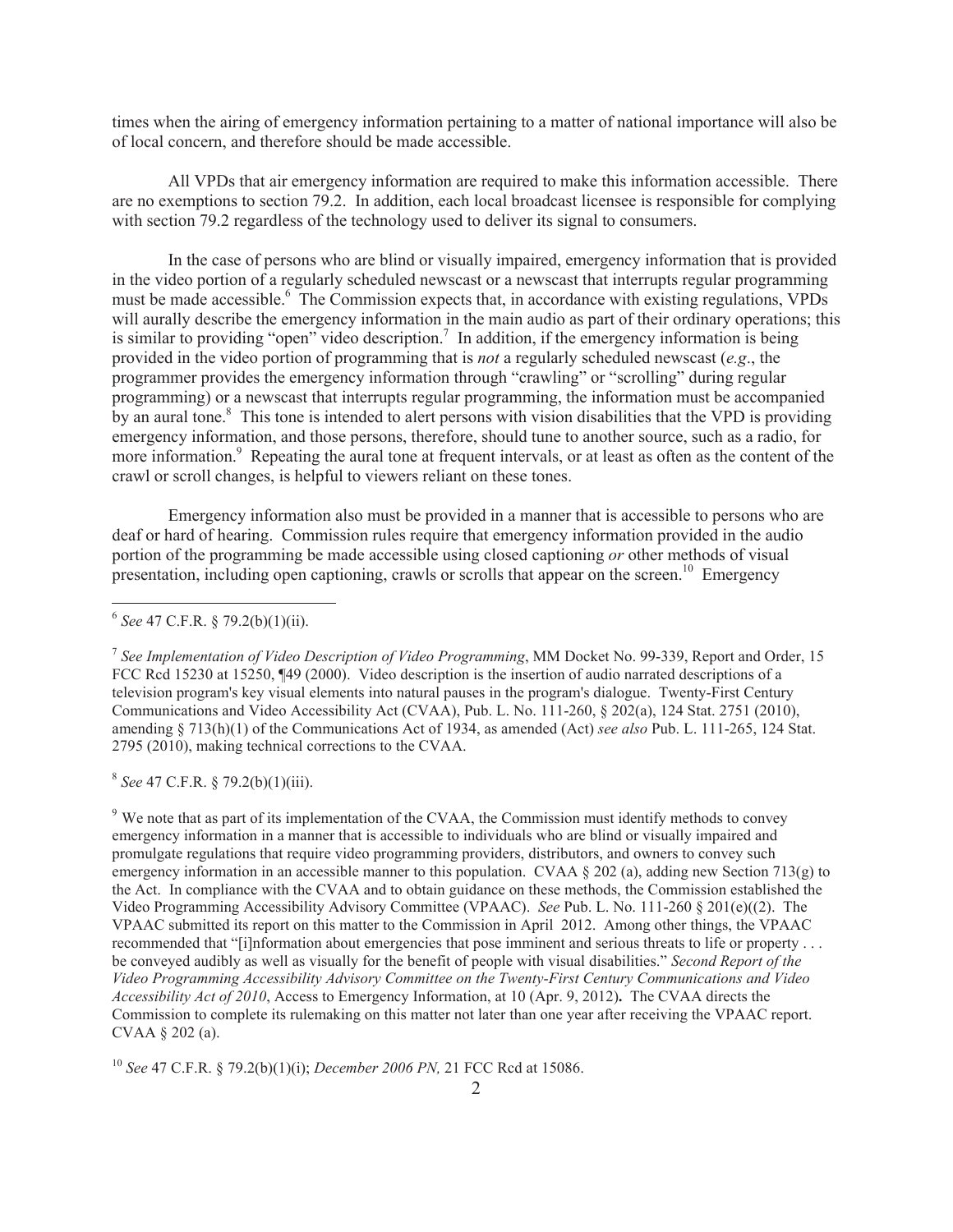information provided by these means may not block any closed captioning, and closed captioning may not block any emergency information provided by crawls, scrolls, or other visual means.<sup>11</sup> The "pass" through" obligation, generally requiring VPDs to ensure that viewers receive closed captions intact under section 79.1, also applies to emergency information encompassed by section  $79.2<sup>12</sup>$ 

Distributors that are not permitted by Commission rules to count captions created using the electronic newsroom technique  $(ENT)^{13}$  are required to provide closed captions on all new non-exempt programming, including breaking news and emergency alerts.<sup>14</sup> We recognize that emergency information is the type of information that is typically not available in advance, and that it may be difficult for some stations to obtain closed captioning services on short notice. Nevertheless, we emphasize that during the period in which a station may be making arrangements to obtain closed captioning services, section 79.2 requires emergency information provided by that station to be made accessible by some other visual presentation method, in a manner that ensures the same access to emergency information for persons with hearing loss as for any other viewer.<sup>15</sup>

Similarly, entities that are permitted to and are using captions created with ENT for their live programming (for determining compliance with section 79.1)<sup>16</sup> are reminded that if the ENT method does not automatically caption non-scripted news, the provider must either caption or make the emergency information accessible by some other form of visual presentation as required by section 79.2.<sup>17</sup> Lastly, a distributor in a market that is permitted to use ENT, but chooses to use real-time captions rather than ENT for its live programming, must provide closed captions on emergency information contained in that programming.

<sup>13</sup> *See* 47 C.F.R. § 79.1(e)(3). The relevant text of that subsection reads: "Live programming or repeats of programming originally transmitted live that are captioned using the so-called 'electronic newsroom technique' will be considered captioned, except that effective January 1, 2000, and thereafter, the major national broadcast television networks (i.e., ABC, CBS, Fox and NBC), affiliates of these networks in the top 25 television markets as defined by Nielsen's Designated Market Areas (DMAs) and national nonbroadcast networks serving at least 50% of all homes subscribing to multichannel video programming services shall not count electronic newsroom captioned programming towards compliance with these rules."

<sup>14</sup> *See December 2006 PN,* 21 FCC Rcd at 15084. The Commission's rules permit the use of "[o]pen captioning or subtitles in the language of the target audience" in lieu of closed captioning.  $47 \text{ C.F.R.}$  § 79.1(e)(2).

<sup>15</sup> *See* 47 C.F.R. § 79.2(b)(1)(i).

<sup>16</sup> *See* 47 C.F.R. § 79.1(e)(3).

<sup>11</sup> *See* 47 C.F.R. § 79.2(b)(3)(i).

<sup>&</sup>lt;sup>12</sup> *See* 47 C.F.R. § 79.1(c). All video programming distributors are required to pass through any captions that they receive from the originating source and are responsible for maintaining their equipment in working order to ensure the accurate transmission of the closed captions. *See Closed Captioning and Video Description of Video Programming; Implementation of Section 305 of the Telecommunications Act of 1996; Accessibility of Emergency Programming*, MM Docket No. 95-176, Second Report and Order, 15 FCC Rcd 6615 at 6622, ¶13, n.48 (2000) (*2000 Order*).

<sup>17</sup> *See 2000 Order,* 15 FCC Rcd at 6623-24, ¶16.